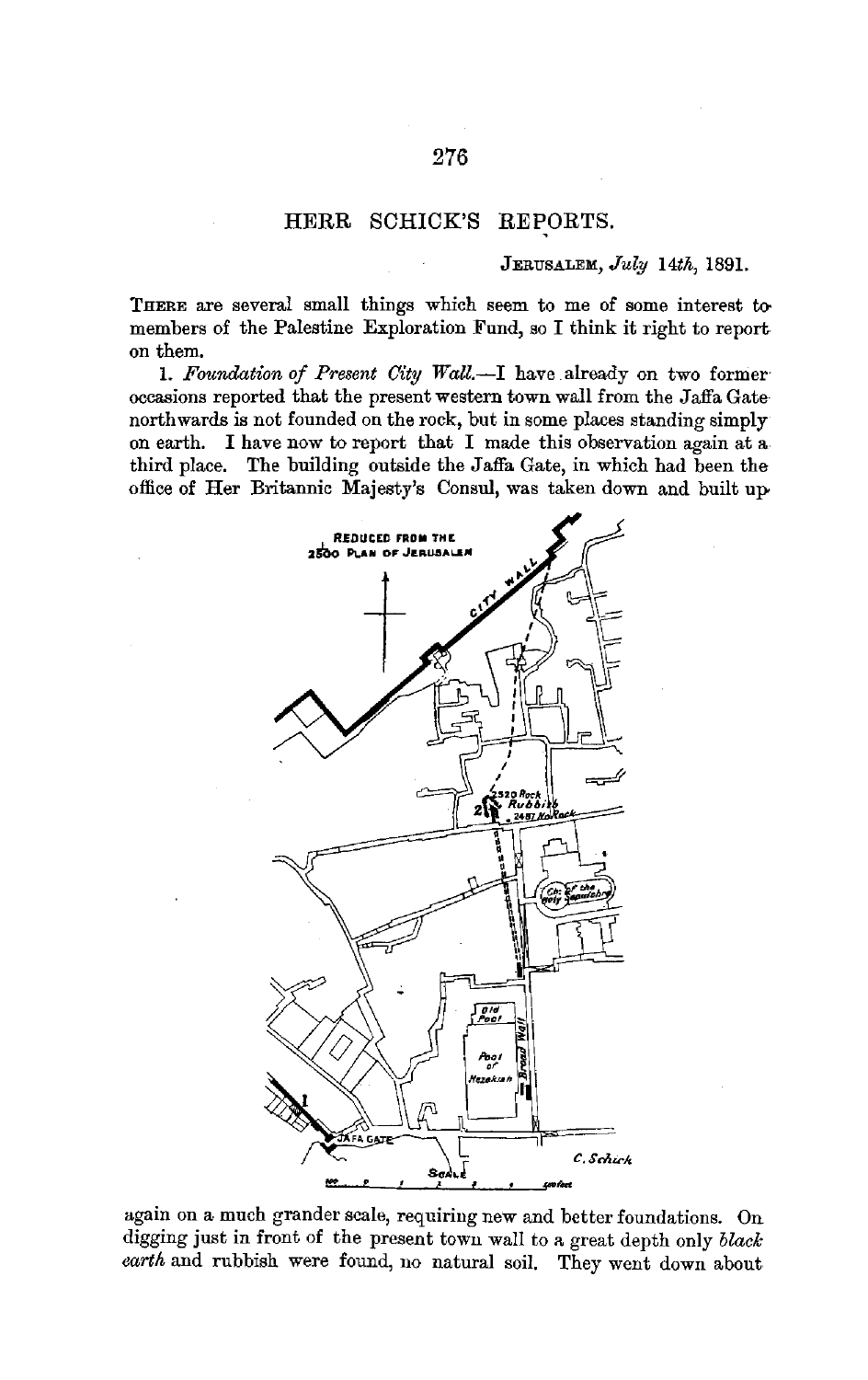24 feet below the level of the street and no rock was reached, so it is proved that there the wall stands on a layer of made earth from 25 to 30 feet high. When I saw it I was fearing the wall might fall and bury the workmen. On the map, scale  $\frac{1}{2500}$ , the surface of the road is there given as 2,530 feet above the sea, the rock where now the town wall stands must, therefore, be about 2,480, or perhaps a little more, rising rapidly towards east.

2. *Remains of Old Wall inside City.-As* I have stated in a former report, the Roman Catholics are demolishing a group of houses and building a large new school at the eastern part of the *Harat Deir el 'franj,* north-west of the Church of the Holy Sepulchre, north of the street where on the map the word EFRANJ stands. As several things of interest were found, I send a copy of part of the said map, with the The highest point in this square is about 2,520 feet, at other points it is much lower. There was found a kind of passage or road cut into the rock 7 and 8 feet deep and 6 feet wide, its lottom declining towards the Church of the Holy Sepulchre, in which direction it runs. It was laid bare for a length of about 15 feet; it ends .a.bruptly in the east at a wall (with an opening) about 6 feet thick -0f very well hewn, but not large, only moderate sized, stones. At its eastern front there is **a** great quantity of rubbish. About 20 feet west of the said wall another and still thicker wall was found of larger stones, even 6 and 7 feet long some of them, and about 2 feet high. The direction of both (running parallel) is towards the south, as shown in the plan. These remains have for me a great interest. By studying the ·walls of Jerusalem (ancient and modern) I found that some Christian writers say that Constantine's buildings, or the Church of the Holy .Sepulchre, reached to the western town wall *(see* "Tobler Top." Jeru salem, i, p. 135, and "Golgotha," p. 16). This "western town wall" could not be Hadrian's, which was at that time destroyed, and which had to be built by the Christians-the part from the Jaffa to the Damascus ·Gate-in A.D. 1063, from which time this quarter was assigned to the Christians. Without going into detail and argumentation, I wish only to .say that I believe Hadrian's north-western wall decayed, and was for a .long time not wanted, as in this quarter there were no houses, or only a few. So when Constantine had built the Church, the Church wanted \_protection, and a wall was built near to it on the west side, which wall was restored and improved by Eudoxia the Empress. This (western) -wall began either at the corner of the so-called ancient "second" wall, or as I rather think started from the nonthern end of the ancient "broad wall," which is the dam or mound wall on the eastern or valley side of Hezekiah's Pool, of which I have in 1846 yet seen a piece, where now a house stands. It consisted of very large stones, which were broken up .and used as common mason's stones. Such large stones were met with and broken when Messrs. Bergheim's office was established, north of the said pool and west of the Church of the Sepulchre, and now such a wall is found farther north, as described above. From this latter point it may have gone towards the ancient tower west of Damascus Gate, in some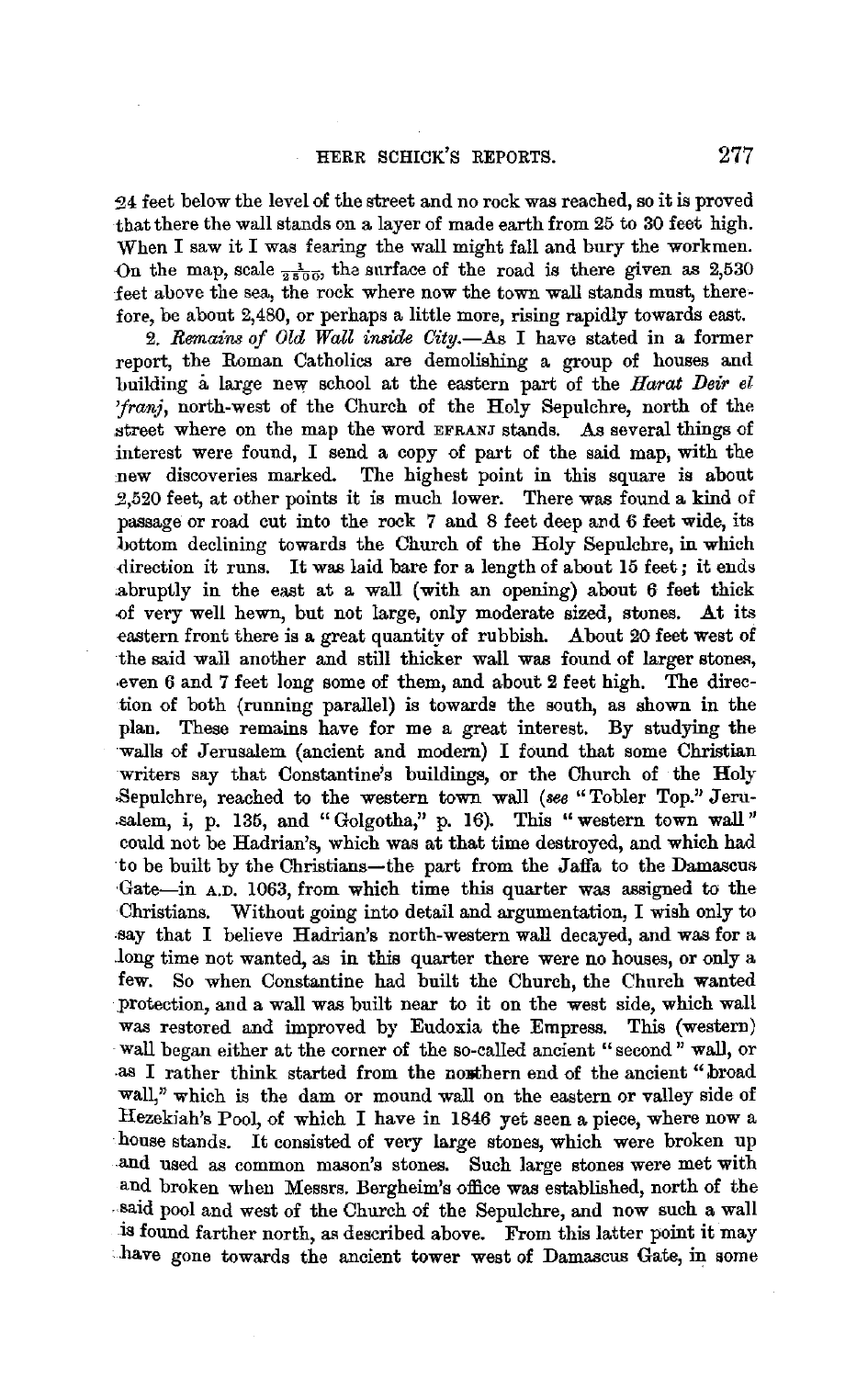such way as I have indicated with a dotted line. When, afterwards, Hadrian's wall was again restored (as above mentioned) by the Christians, and the space embraced by-and-by filled with houses, the wall immediately west of the Church had no more any importance, and so its stones were used up in building the convents, &c.

3. Protestant Burial Ground.-There is an intention to enlarge the buildings of the late " Bishop Gobat's School," for which a portion of the burial ground is asked for, with the promise to give for it a larger piece of ground down in the valley. To effect this change a wall was made by the Church Missionary Society aiong the road going down to the valley. As this road had to be made somewhat wider, and the wall wanted a proper foundation, the rock which is near the surface was laid bare throughout. At the point where the contour  $2,359$  crosses the road, the opening of a rock-cut cave appeared. This cave was roundish in shape,. about 18 feet in diameter, and more than a man high-as there was much earth in it, I could not get the exact height. It was no tomb, simply a cave, fit for shelter, or to keep things there. I tried to persuade the builders to utilise the cave for some purpose, but as the entrance was situated a little lower than the surface of the road, which caused some difficulty, they walled it up. On the ground lower down I observed very large blocks of rude stones which one might think to be rock, so I made some excavations in the hope to find something of importance, but found simply a kind of dry wall (or fence) along the contour 2,389. These stones are 10 feet or more long and broad, unshaped, not hewn, put upright on the surface of the rock, their smoother sides. towards the outside (downwards). As the line kept on the same level, I suppose that a path or road went along (on the out or valley side) eastwards to the road coming down from "Bab Neby Daud," and perhaps even farther eastwards. Such walls, at some distance one from the other, the one nearest the city being always the higher, seem to have girded round the hill slopes of the Holy City, as can be shown also on other sides, and added to the strength of the fortification.

4. Watercourse providing the ancient City with water from North-west.-That such a watercourse once existed has been known for a long time. Sir Charles Wilson writes in his Notes : "Ordnance Survey of Jerusalem," 1865, page 81-"There are remains of a conduit coming in on the northwest of the city, first discovered when building the new Russian Convent (5), and since found at some buildings belonging to Mr. Bergheim (4), and also within the town when digging for the foundations of part of the Latin Patriarch's house (1 and 2) ; at the two last places it was visible during the stay of the surveying party at Jerusalem, but it could not be traced beyond the Russian buildings, or found in the neighbourhood, and it is hard to say from whence the water came. The sketch shows its size and construction."

Since this was written further remains of this conduit were found,. and I have always kept an eye upon the matter. In the enclosed plan I give a rough copy of the Ordnance Survey Plan, in which I have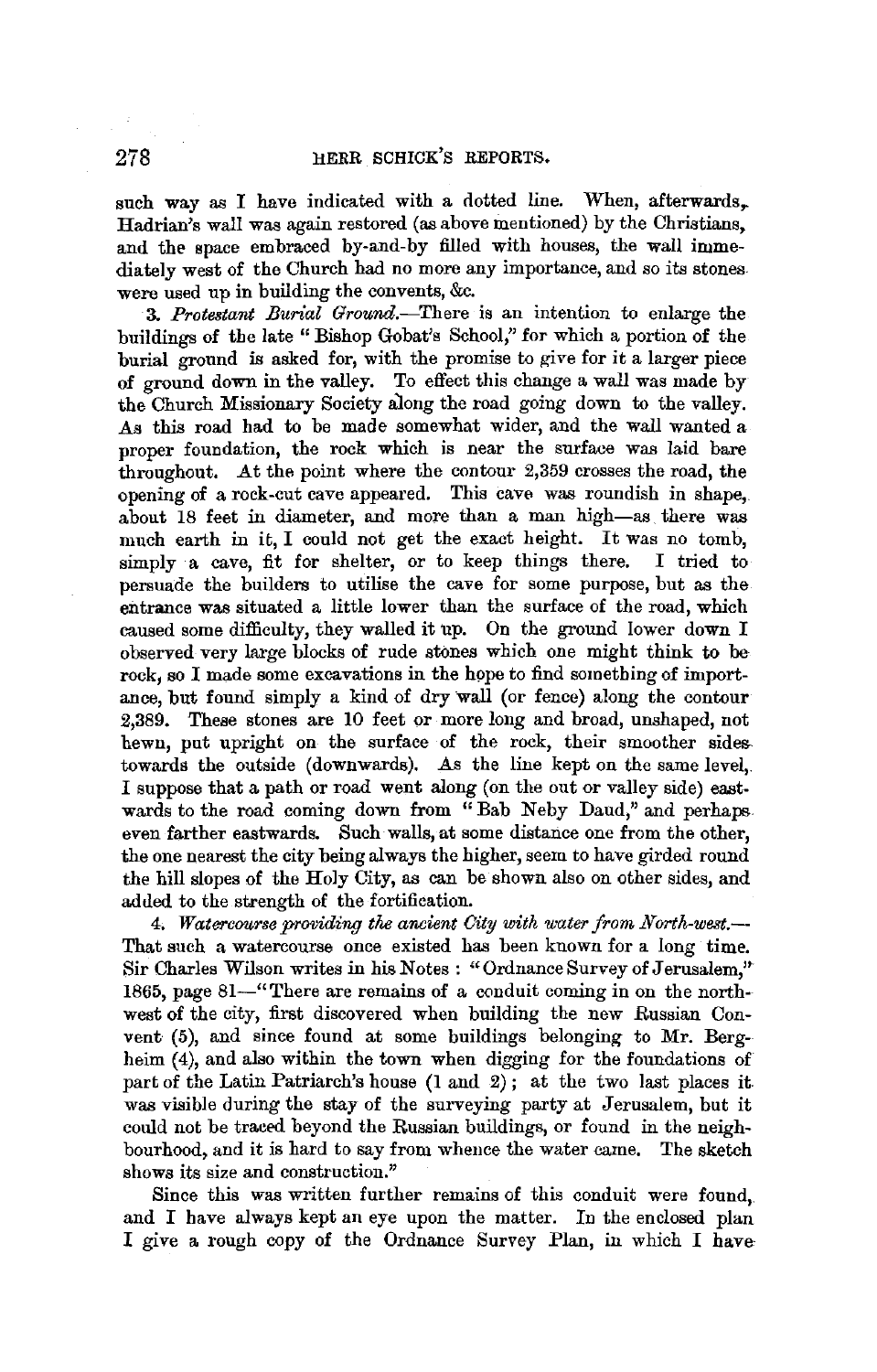inserted the pieces found until now, and numbered them from **1** to 10, of which 1 to 5 are already mentioned in Sir Charles Wilson's report



above quoted, except No. 3, which was found by a Greek priest, digging in his garden. When in 1865 the English Mission built the boundary wall of their Sanitorium, under my direction, a long piece (No. 10) was found; the continuation towards the town went *under the road* itself, so I could not follow it. When about 18 years ago Dr. Chaplin built a house, a longer piece (No. 7) was found, and the new wall put into it, saving so the foundation diggings. When in 1882 I built my house, and the boundary wall of it, I found a destroyed piece, and also a still preserved piece (at No. 8), and when in 1889 the Russians made the sewer for their building as shown in the enclosed plan with dotted lines, two preserved pieces were met with, No. 5 and No. 6.

Recently the municipality corrected in some degree the road coming from the Damascus Gate, and meeting the Jaffa road at the Sanitorium, when a long piece of this conduit was laid bare (No. 9) into which a branch canal enters, coming from the surroundings of the Sheikh's tomb. Further west, or beyond No. 10, no piece or trace of such a conduit was met with, although there has been much digging and clearing for building houses. From the farthest known point in the west to No. 4, near the town, the decline is very gentle, but enough that the water might run very well. From 4 to 1 the decline is greater, and from 10 westwards, if the conduit continued near the surface, it would rise much, unless there were a tunnel. The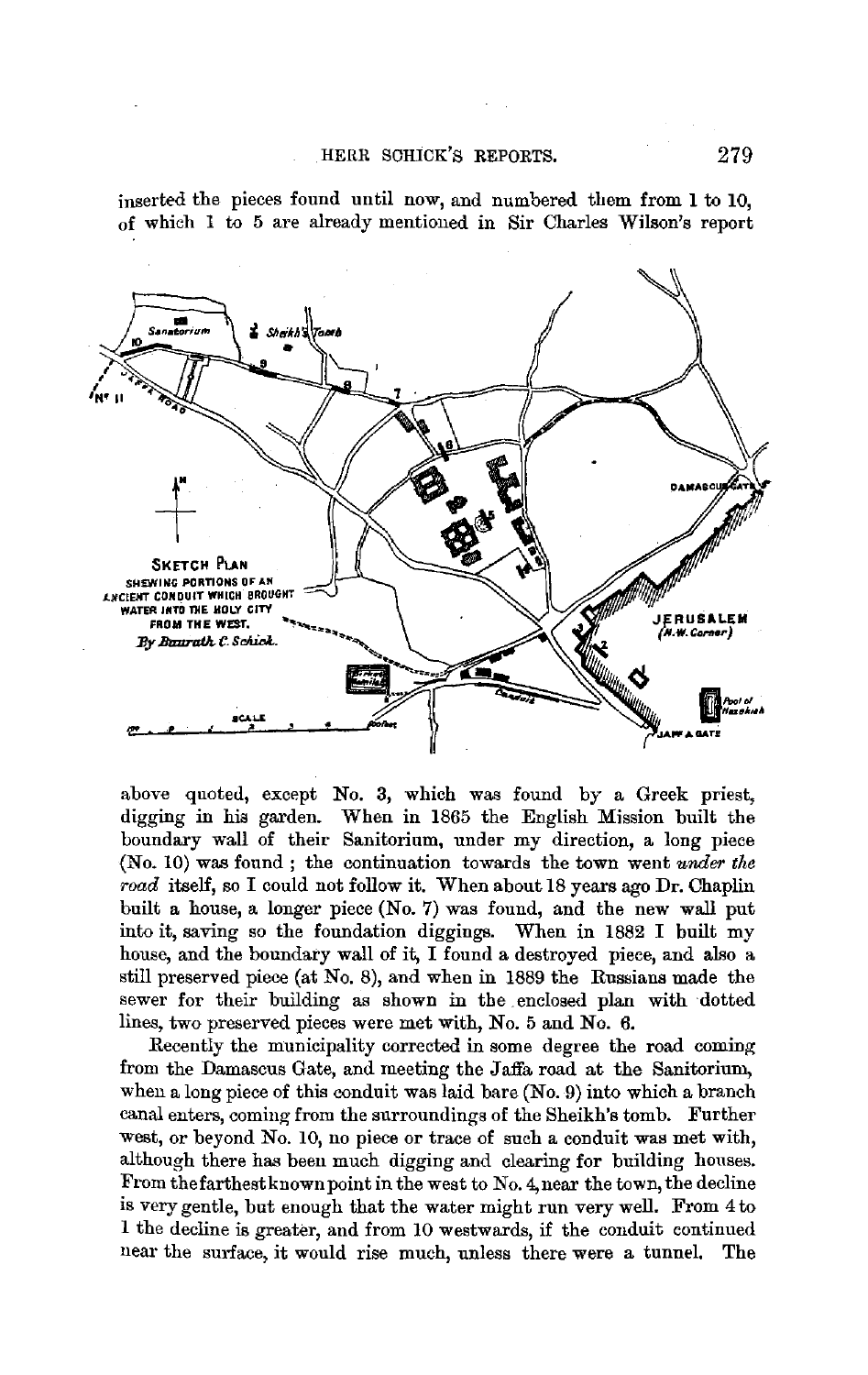question where the water came from is even, until now, not answered, if one thinks of water from a source or spring. But I think, after taking everything into consideration, that this was not the case, but that the conduit simply acted as a collector of the rain-water, falling on the high, but flat, ground of the north-western plateau, and I hope one day to find traces in the region which I have marked No. ll.

I have also to remark that whilst Sir Charles Wilson's sketch, above referred to, gives slanting sides to the greater part of the conduit, at other places it was found with perpendicular sides, and *also* in some places deeper, as for instance at my house (No. 8), where it was 30 inches deep: the whole was filled with a very fine earth, the sediment of the once running water. It consisted of *sammaka*, or the common red earth, which was to me a proof that the rain-water of the neighbouring ground flowed in bringing this sediment with it, and that no spring water was running in the conduit.

5. *Sorne Innovations at Jerusalem.-AB* I am not always in a position to report on discoveries of old things, I think it expedient, and interesting, to report also on modern changes and affairs. If one who knew Jerusalem, but has not recently- visited it, should now approach it, he would, if coming from the west, hardly recognise it until he enters the Gate. So many new houses have been built, most of them covered with tiled roofs, that the city, and especially the suburbs, have quite a different appearance. Coming out from the so-called Jaffa Gate, one has, on the left hand, a new Custom House, and looking down the valley, towards the south, he sees a large building erected on the heap of rubbish brought there during the last 30 years. It is a kind of playhouse or theatre; in its lower rooms, horses and carriages are kept. Since the Bethlehem road was made, some years ago, people have built shops and houses along it, and even in the bottom of the valley the Jews have recently erected several houses, small and large. But if the spectator goes on a few steps, looking towards the west, he has, on his left hand, first a khan, and then a row of shops, *all built on rubbish (without foundations);* to his right he has a grand building, those which were built 40 years ago, and in which were for many years the Custom House and the English consulate, having been pulled down, and much grander ones erected. Below there are shops and over them lodgings and rooms for offices, &c.

Going on one comes to the point where the road divides. Here is a new building, used as a kind of club house for the upper class and called " casino." Then follow shops, along the upper and lower road. On the left hand of the latter are a few houses, and from the former, a new road or street, going on straight, is made, and just where this begins the Armenian Convent has built a grand new hotel. On the ground floor are throughout shops along both roads. On the upper road there is, at another dividing of the road, a guard-house for soldiers, and further on shops and the coffee house belonging to the municipality. Having come to the crossing of roads, downwards (towards the south) the whole quarter is built over with houses, amongst which is the one belonging to Messrs.